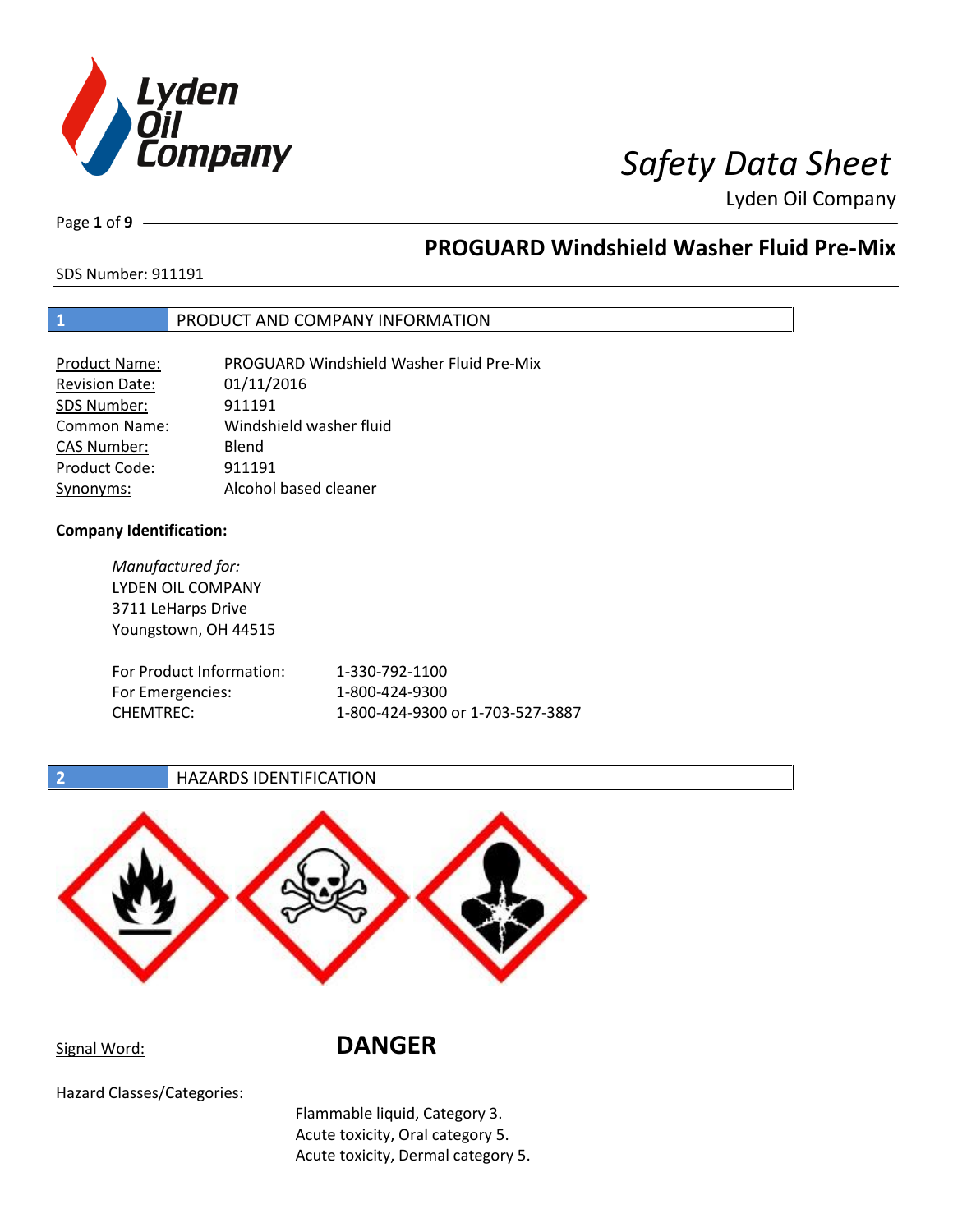

| Page 2 of 9                |                                                                       |
|----------------------------|-----------------------------------------------------------------------|
|                            | <b>PROGUARD Windshield Washer Fluid Pre-Mix</b>                       |
| <b>SDS Number: 911191</b>  |                                                                       |
|                            | Acute toxicity, Inhalation category 5.                                |
|                            | Specific target organ toxicity - single exposure, Category 1.         |
| Hazard Statement(s):       |                                                                       |
|                            | H226: Flammable liquid and vapor.                                     |
|                            | H303: May be harmful if swallowed.                                    |
|                            | H333: May be harmful if inhaled.                                      |
|                            | H313: May be harmful in contact with skin.                            |
|                            | H370: Causes damage to organs-liver, kidneys, central nervous         |
|                            | system and optic nerve.                                               |
| Precaution Statement(s):   |                                                                       |
|                            | P101: If medical advice is needed, have product container or label at |
|                            | hand.                                                                 |
|                            | P102: Keep out of reach of children.                                  |
|                            | P103: Read label before use.                                          |
|                            | P260: Do not breathe mist.                                            |
|                            | P280: Wear protective gloves/protective clothing/eye protection/face  |
|                            | protection.                                                           |
|                            | P362: Take off contaminated clothing.                                 |
|                            | P363: Wash contaminated clothing before reuse.                        |
|                            | P301+310: IF SWALLOWED: Immediately call a POISON CENTER or           |
|                            | doctor.                                                               |
|                            | P302+352: IF ON SKIN: Wash with plenty of soap and water.             |
|                            | P305+351+338: IF IN EYES: Rinse cautiously with water for several     |
|                            | minutes. Remove contact lenses if present and easy to $do$ – continue |
|                            | rinsing.                                                              |
|                            | P403: Store in a well ventilated place.                               |
|                            | P401: Store away from heat and ignition sources.                      |
|                            | P411: Store at temperatures not exceeding 30°C.                       |
|                            | P420: Store away from oxidizing materials and strong acids.           |
|                            | P501: Dispose of contents/container in accordance with                |
|                            | local/regional/national/international regulation.                     |
| Other Hazard Statement(s): |                                                                       |
|                            | -NFPA Ratings:                                                        |
|                            | Health $= 1$                                                          |
|                            | Fire $=$ 3                                                            |
|                            | Reactivity = $0$                                                      |
|                            |                                                                       |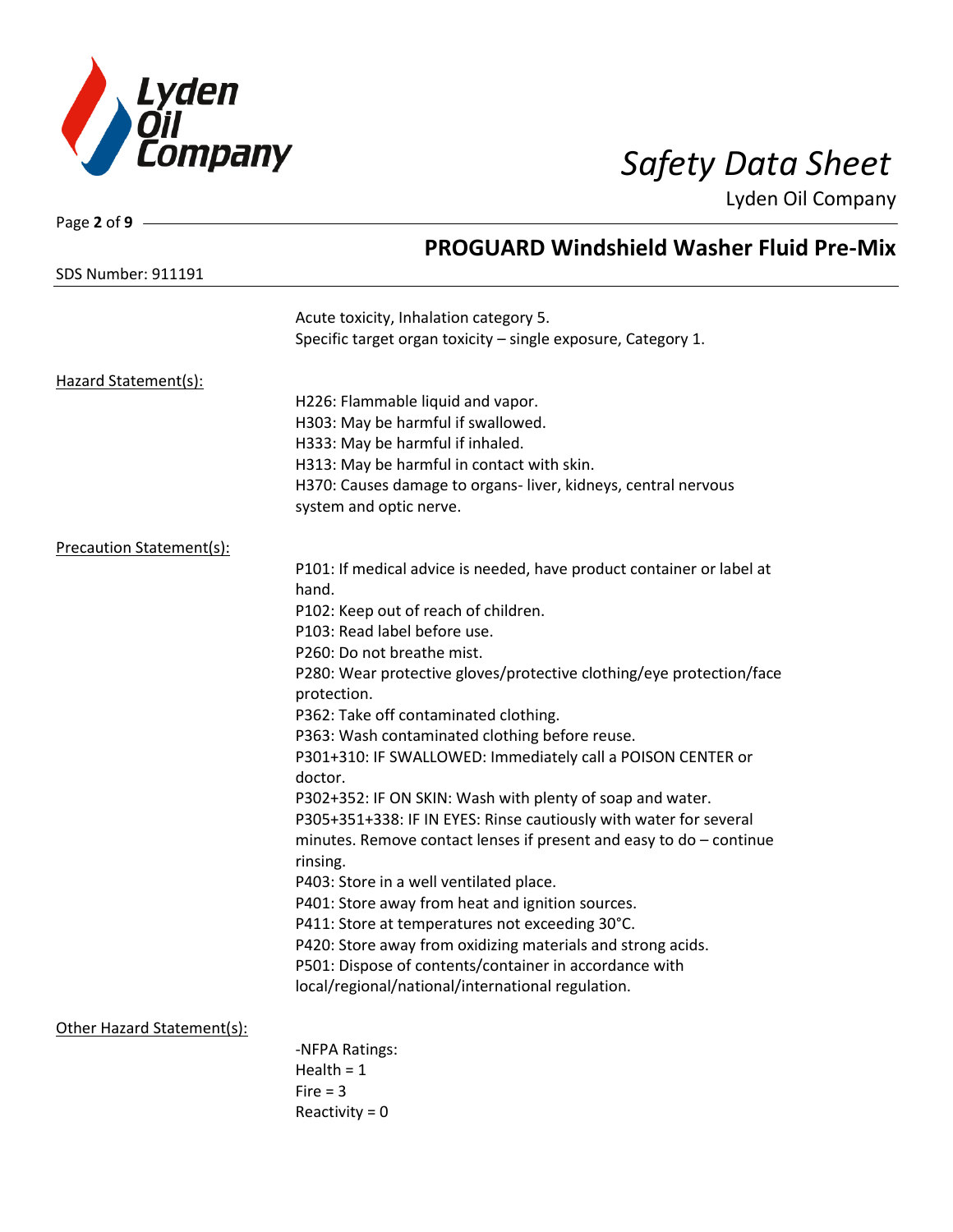

Page **3** of **9**

# **PROGUARD Windshield Washer Fluid Pre-Mix**

SDS Number: 911191

|  |  | COMPOSITION / INFORMATION ON INGREDIENTS |
|--|--|------------------------------------------|
|--|--|------------------------------------------|

Ingredients:

*Mixture of the substances listed below with nonhazardous additions.*

| <b>Chemical Name</b> | <b>CAS Number</b> | Percentage |
|----------------------|-------------------|------------|
| Methanol             | -67-56 b          | 30-40      |

*\*Any concentration shown as a range is to protect confidentiality or is due to batch variation.*

|  | <b>FIRST AID MEASURES</b> |
|--|---------------------------|
|--|---------------------------|

### Description of First Aid Measures:

| Inhalation:          | Remove victim to fresh air and keep at rest in a position comfortable<br>for breathing. If the victim has difficulty breathing or tightness of the<br>chest, is dizzy, vomiting or unresponsive, give oxygen with rescue<br>breathing or CPR as required and transport to the nearest medical<br>facility. |
|----------------------|------------------------------------------------------------------------------------------------------------------------------------------------------------------------------------------------------------------------------------------------------------------------------------------------------------|
| <b>Skin Contact:</b> | Flush skin with water, wash with soap and water. Remove<br>contaminated clothing. Do not reuse clothing until cleaned. If material<br>is injected under the skin, transport to the nearest medical facility for<br>additional treatment.                                                                   |
| Eye Contact:         | Can cause irritation to eyes. Rinse opened eye for at least 15 minutes<br>under running water. If symptoms persist, consult medical attention.                                                                                                                                                             |
| Ingestion:           | Call a poison center or physician. Wash out mouth with water.<br>Remove victim to fresh air and keep at rest in a position comfortable<br>for breathing. DO NOT induce vomiting.                                                                                                                           |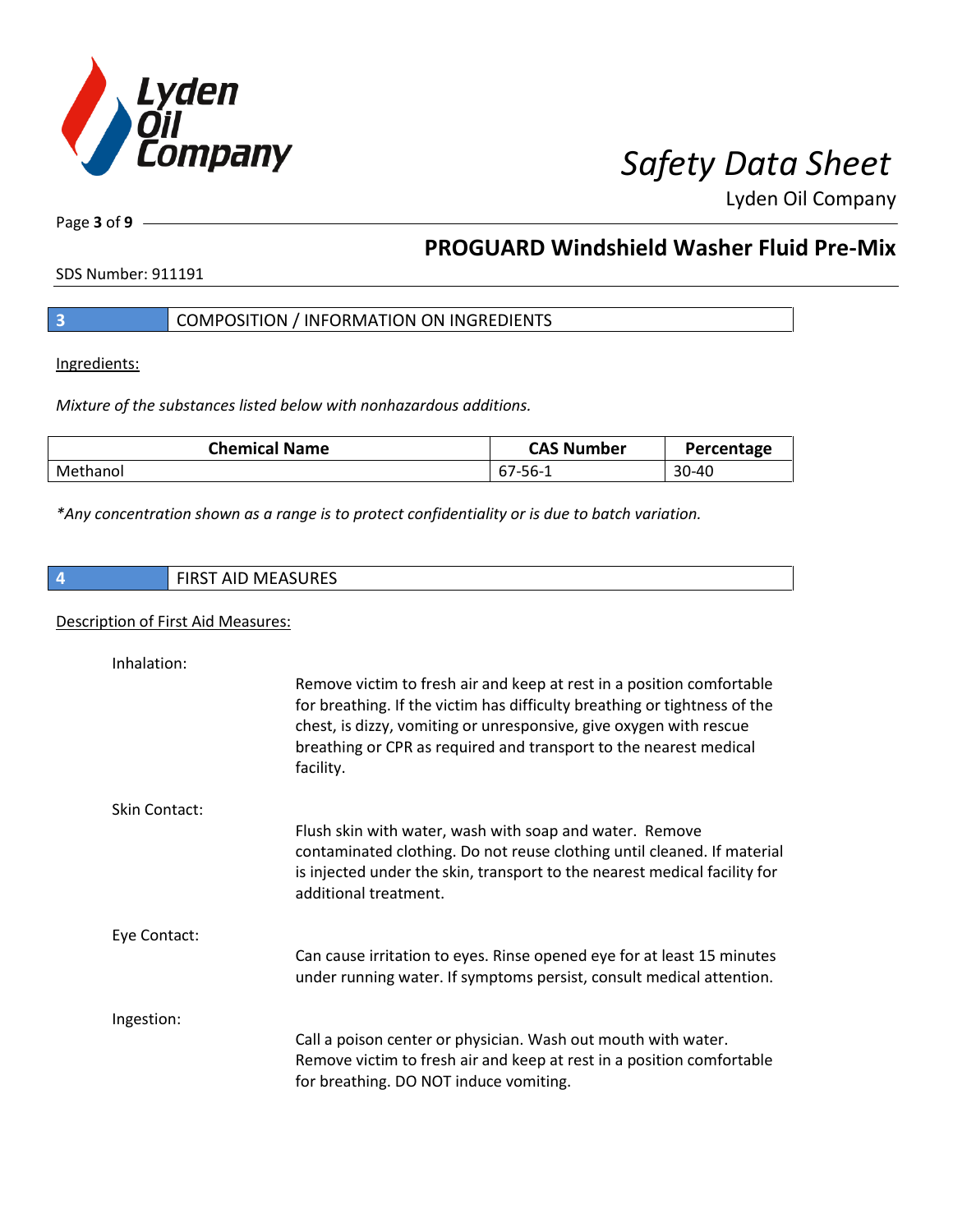

Page **4** of **9**

Lyden Oil Company

|                                               | <b>PROGUARD Windshield Washer Fluid Pre-Mix</b>                                                                        |
|-----------------------------------------------|------------------------------------------------------------------------------------------------------------------------|
| <b>SDS Number: 911191</b>                     |                                                                                                                        |
| Symptoms and Effects, both acute and delayed: | Can cause irritation to eyes and mucous<br>membranes. Sore throat, shortness of breath,                                |
|                                               | coughing and congestion. Skin irritation, itching,<br>dermatitis. Irritation to mucous membranes.                      |
| <b>Recommended Actions:</b>                   | Treat symptomatically. Call a doctor or poison<br>control center for guidance.                                         |
| FIRE FIGHTING MEASURES<br>5                   |                                                                                                                        |
| Recommended Fire-Extinguishing Equipment:     |                                                                                                                        |
|                                               | Use dry powder, foam, or carbon dioxide fire<br>extinguishers. Water spray may be used for larger<br>fires.            |
| Possible Hazards During a Fire:               | Hazardous combustion products may include<br>carbon oxides.                                                            |
|                                               |                                                                                                                        |
| Recommendations to Firefighters:              | Proper protective equipment including breathing<br>apparatus.                                                          |
| ACCIDENTAL RELEASE MEASURES<br>6              |                                                                                                                        |
| <b>Personal Precautions:</b>                  |                                                                                                                        |
|                                               | Avoid contact with skin, eyes, and clothing.<br>Keep away from sources of ignition, direct sunlight,<br>and high heat. |
| <b>Emergency Procedures:</b>                  |                                                                                                                        |
|                                               | Contain spilled material, collect in suitable and<br>properly labled containers.                                       |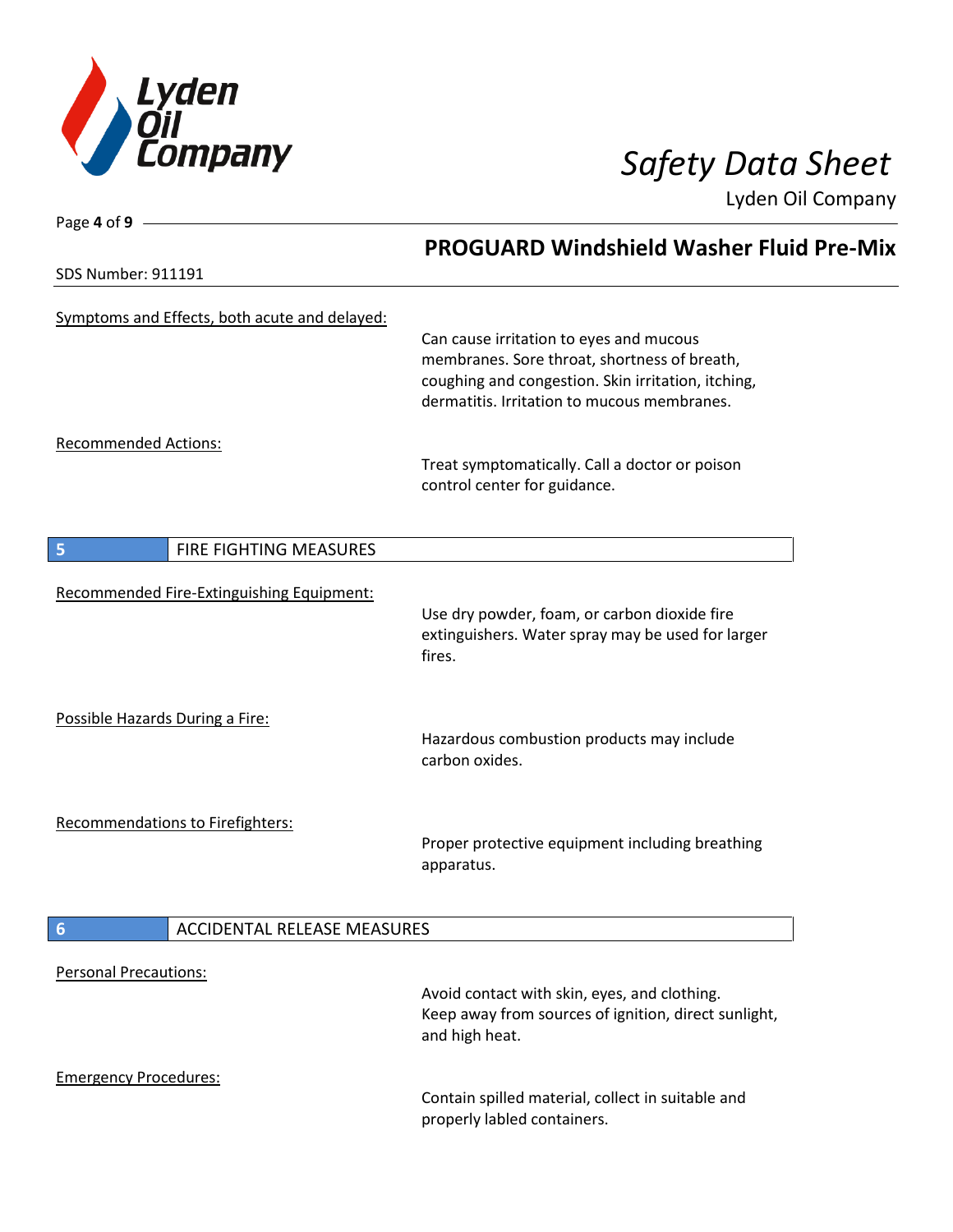

| Page 5 of 9 $-$                   |                                                                                   |                                                                                                                                     |  |
|-----------------------------------|-----------------------------------------------------------------------------------|-------------------------------------------------------------------------------------------------------------------------------------|--|
|                                   |                                                                                   | <b>PROGUARD Windshield Washer Fluid Pre-Mix</b>                                                                                     |  |
| <b>SDS Number: 911191</b>         |                                                                                   |                                                                                                                                     |  |
| <b>Environmental Precautions:</b> |                                                                                   |                                                                                                                                     |  |
|                                   |                                                                                   | Do not allow to reach sewage system or any water<br>course.                                                                         |  |
|                                   |                                                                                   | Do not allow to enter ground waters.                                                                                                |  |
| Cleanup Procedures:               |                                                                                   |                                                                                                                                     |  |
|                                   |                                                                                   | Pick up excess with inert absorbant material. Treat<br>contaminated absorbent same as spilled product.<br>Ventillate area of spill. |  |
| 7                                 | <b>HANDLING AND STORAGE</b>                                                       |                                                                                                                                     |  |
|                                   |                                                                                   |                                                                                                                                     |  |
| <b>Handling Precautions:</b>      |                                                                                   | Handle with care and avoid spillage on the floor.                                                                                   |  |
|                                   |                                                                                   | Do not cut, weld, drill, grind, braze, or solder<br>container.                                                                      |  |
| <b>Storage Requirements:</b>      |                                                                                   |                                                                                                                                     |  |
|                                   |                                                                                   | Keep container tightly sealed.<br>Keep away from sources of ignition and heat.                                                      |  |
|                                   |                                                                                   |                                                                                                                                     |  |
| 8                                 | EXPOSURE CONTROLS / PERSONAL PROTECTION                                           |                                                                                                                                     |  |
| <b>Exposure Limits:</b>           |                                                                                   |                                                                                                                                     |  |
|                                   | -67-56-1 Methanol (30-40%):                                                       |                                                                                                                                     |  |
|                                   | ACGIH TWA - 200 ppm<br>ACGIH STEL - 250 ppm<br>OSHA TWA $-$ 260 mg/m <sup>3</sup> |                                                                                                                                     |  |
| <b>Engineering Controls:</b>      |                                                                                   |                                                                                                                                     |  |
|                                   |                                                                                   | All ventilation should be designed in accordance<br>with OSHA standard (29 CFR 1910.94).                                            |  |
| Personal Protective Equipment:    |                                                                                   |                                                                                                                                     |  |
|                                   |                                                                                   | Wash hands before breaks and at the end of work.<br>Use safety glasses and gloves.                                                  |  |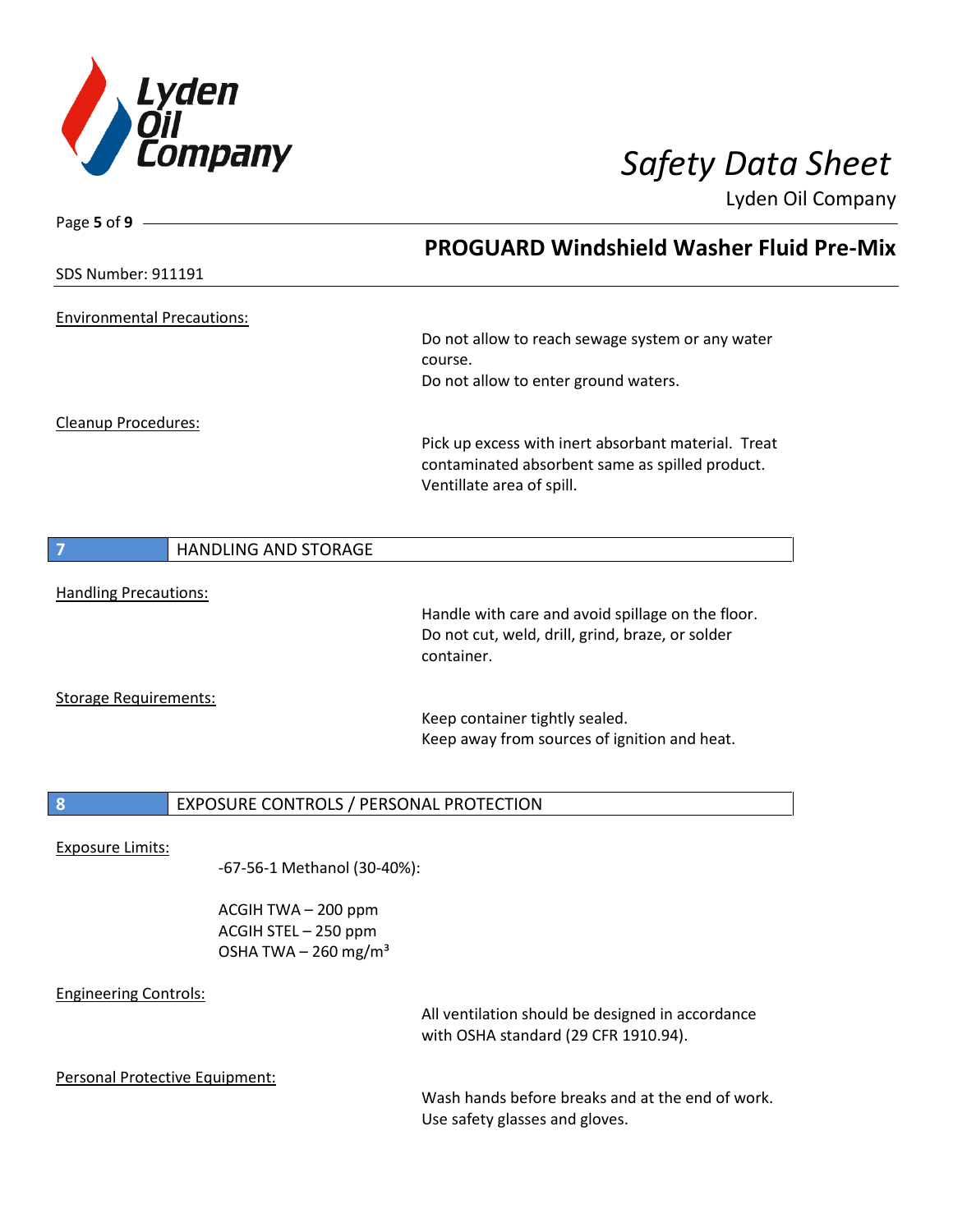

SDS Number: 911191

Page **6** of **9**

# **PROGUARD Windshield Washer Fluid Pre-Mix**

### **9 PHYSICAL AND CHEMICAL PROPERTIES**

| Color:                        | Blue                         |
|-------------------------------|------------------------------|
| <b>Physical State:</b>        | Liquid                       |
| Odor:                         | Alcohol                      |
| <b>Odor Threshold:</b>        | Data not available           |
| pH:                           | $9.0 - 10.0$                 |
| <b>Melting Point:</b>         | $-25^\circ$ F                |
| <b>Boiling Point:</b>         | $176^\circ$ F                |
| <b>Boiling Range:</b>         | Data not available           |
| <b>Flash Point:</b>           | $91^{\circ}$ F               |
| <b>Evaporation Rate:</b>      | >1 (where Butyl Acetate - 1) |
| Flammability:                 | Data not available           |
| Flammability Limits:          | Data not available           |
| Vapor Pressure:               | Data not available           |
| Vapor Density:                | $<$ 1 (Air = 1)              |
| <b>Relative Density:</b>      | $0.92$ (where water = 1)     |
| Solubilities:                 | Completely soluble in water  |
| <b>Partition Coefficient:</b> | Data not available           |
| Auto-Ignition Temperature:    | Data not available           |
| Decomposition Temperature:    | Data not available           |
| Viscosity:                    | Data not available           |

| STABILITY AND REACTIVITY                                           |
|--------------------------------------------------------------------|
|                                                                    |
| Stable under normal conditions.                                    |
|                                                                    |
| Not reactive under normal conditions.                              |
|                                                                    |
| Elevated temperatures, sparks, open flame, and<br>direct sunlight. |
|                                                                    |

Hazardous Reactions:

No known hazardous reactions.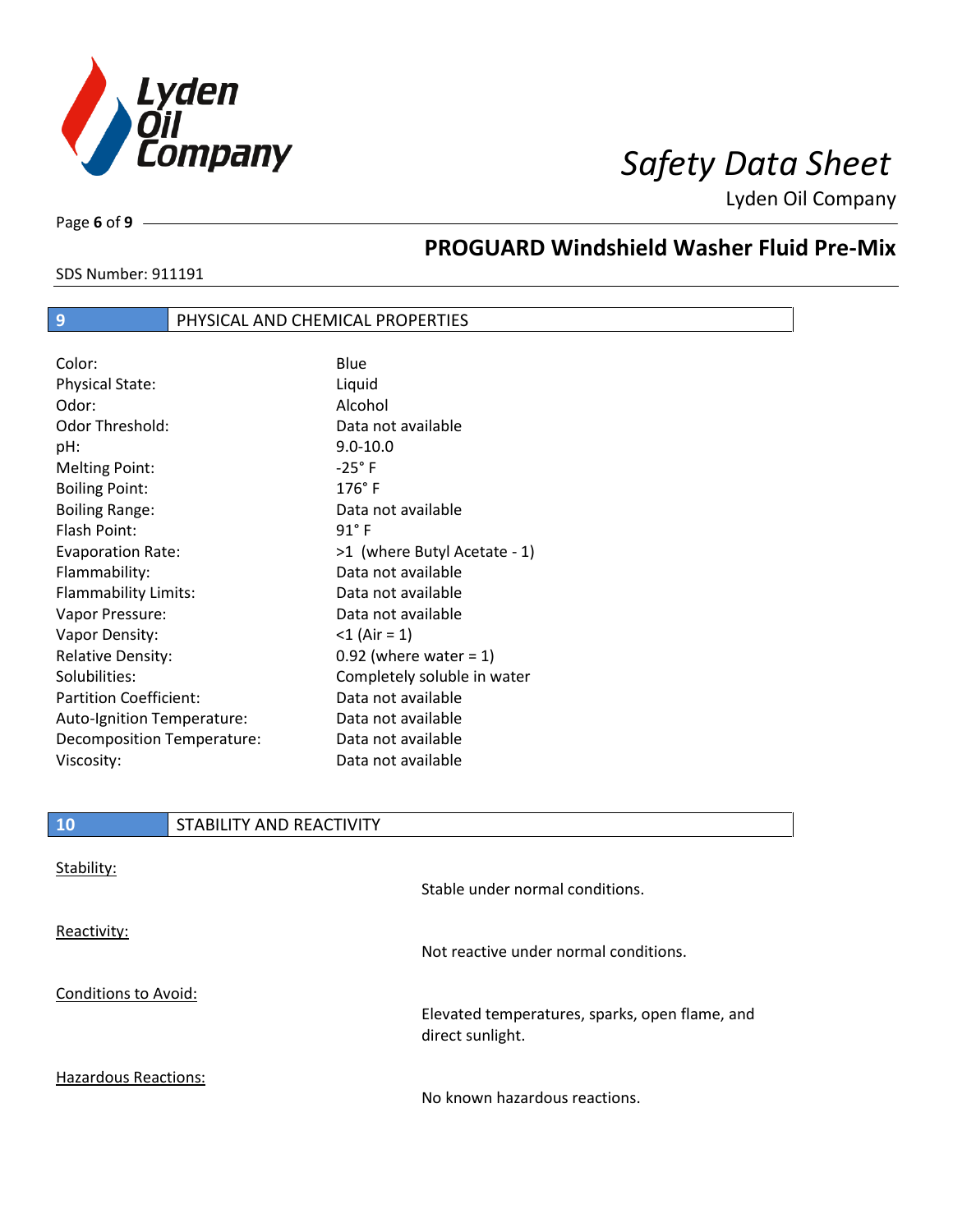

| Page 7 of 9 -                          |                                                                                                  |
|----------------------------------------|--------------------------------------------------------------------------------------------------|
|                                        | <b>PROGUARD Windshield Washer Fluid Pre-Mix</b>                                                  |
| <b>SDS Number: 911191</b>              |                                                                                                  |
| Incompatible Materials:                |                                                                                                  |
|                                        | Strong oxidizers, strong acids, and strong bases.                                                |
| <b>Decomposition Products:</b>         |                                                                                                  |
|                                        | Oxides of carbon, and hydrogen.                                                                  |
|                                        |                                                                                                  |
| 11<br><b>TOXICOLOGICAL INFORMATION</b> |                                                                                                  |
| Routes of Exposure:                    |                                                                                                  |
|                                        | Skin and eye contact are the primary routes of<br>exposure although exposure may occur following |
|                                        | accidental ingestion.                                                                            |
| <b>Exposure Effects:</b>               |                                                                                                  |
|                                        | Repeated skin contact may cause dermatitis.<br>Exposure to eyes may cause redness and blurred    |
|                                        | vision. Harmful if swallowed, may cause burns to<br>mouth and esophagus.                         |
|                                        |                                                                                                  |
| <b>Measures of Toxicity:</b>           | <b>Component Acute Toxicity Estimates:</b>                                                       |
|                                        |                                                                                                  |
|                                        | Methanol:                                                                                        |
|                                        | Oral LD50: 7300 mg/kg (rat)                                                                      |
|                                        | Dermal LD50: 15800 mg/kg<br>Inhalative LC50: 87.5 mg/l (6 hours) (rat)                           |
|                                        |                                                                                                  |
| Carcinogenic/Mutagenic Precautions:    | Non-carcinogenic and not expected to be                                                          |
|                                        | mutagentic.                                                                                      |
| <b>ECOLOGICAL INFORMATION</b><br>12    |                                                                                                  |
| <b>Ecological Precautions:</b>         |                                                                                                  |
|                                        | Avoid exposing to the environment.                                                               |
| <b>Ecological Effects:</b>             |                                                                                                  |
|                                        |                                                                                                  |

No specific environmental or aquatic data available.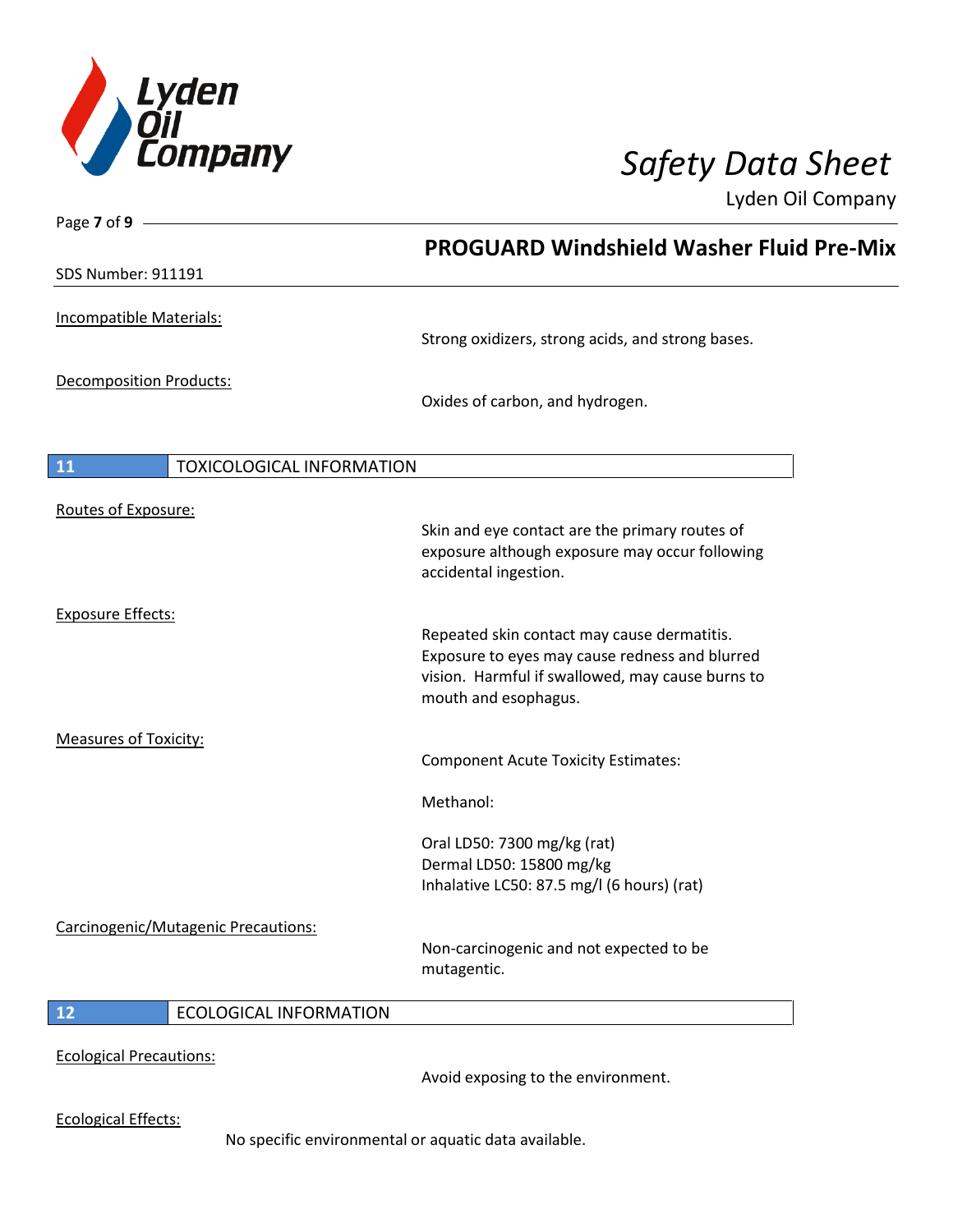

**PROGUARD Windshield Washer Fluid Pre-Mix**

Lyden Oil Company

SDS Number: 911191

Page **8** of **9**

 $\overline{\phantom{a}}$ 

| 13                                                                                                | DISPOSAL CONSIDERATIONS                                                       |                                                                                             |
|---------------------------------------------------------------------------------------------------|-------------------------------------------------------------------------------|---------------------------------------------------------------------------------------------|
| Disposal Methods:                                                                                 |                                                                               | Dispose of waste material in accordance with all<br>local, state, and federal requirements. |
| Disposal Containers:                                                                              |                                                                               | Use properly approved container for disposal.                                               |
| <b>Special Precautions:</b>                                                                       |                                                                               | Do not flush to surface waters or drains.                                                   |
| 14                                                                                                | <b>TRANSPORT INFORMATION</b>                                                  |                                                                                             |
| <b>UN Number:</b><br><b>UN Shipping Name:</b><br><b>Transport Hazard Class:</b><br>Packing Group: | <b>UN 1993</b><br>Flammable Liquids, N.O.S. (Methanol)<br>3<br>$\mathbf{III}$ |                                                                                             |
| <b>Environmental Hazards:</b>                                                                     |                                                                               | Data not available                                                                          |
| <b>Bulk Transport Guidance:</b>                                                                   |                                                                               | Reportable Quantity: 5000 pounds                                                            |
| <b>Special Precautions:</b>                                                                       |                                                                               | Placard: FLAMMABLE                                                                          |
| 15                                                                                                | <b>REGULATORY INFORMATION</b>                                                 |                                                                                             |

This material and all of its components are listed on the Inventory of Existing Chemical Substances under the Toxic Substances Control Act.